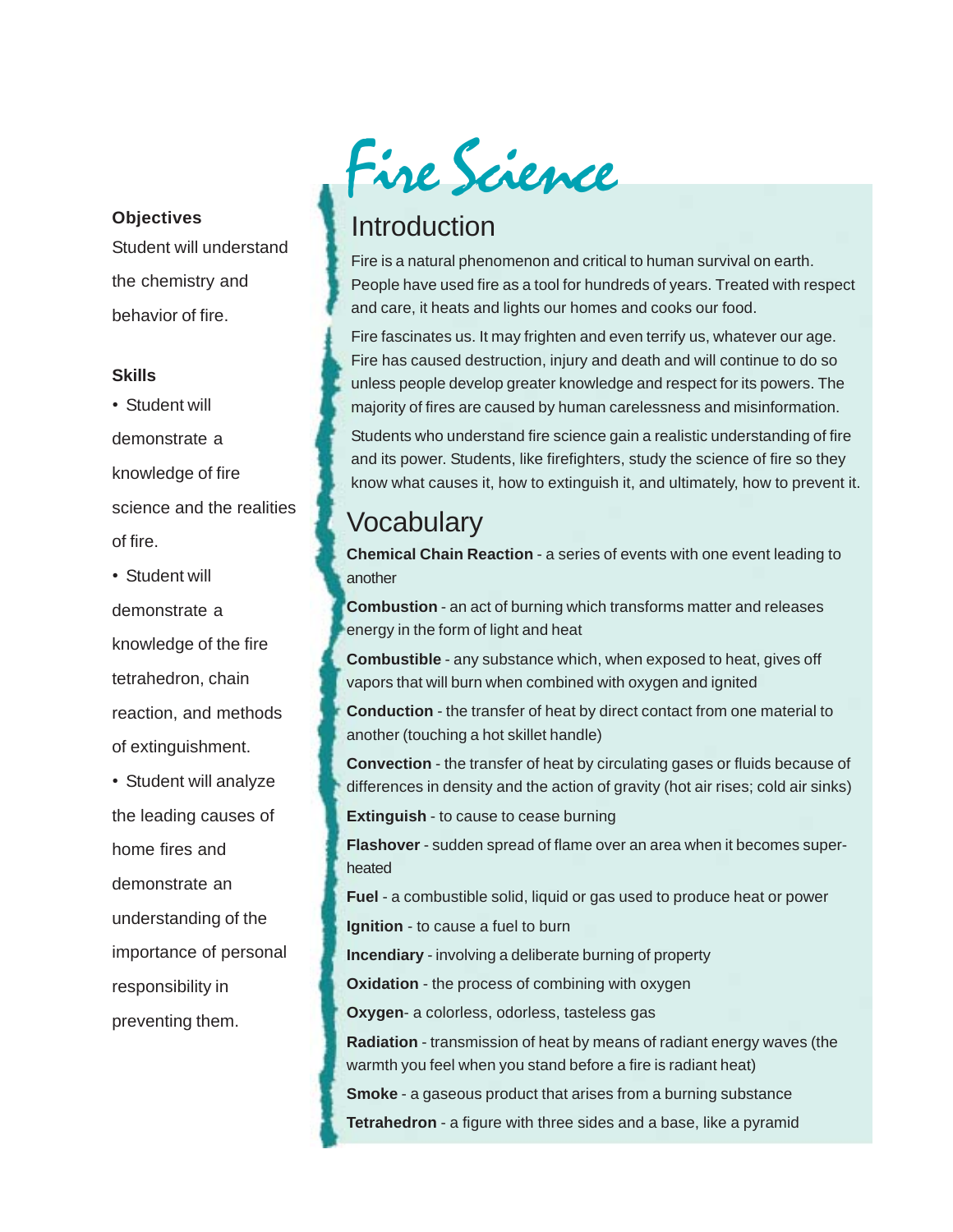

#### **Materials provided:**

- *Backdraft* video clip
- *Actual House Fire* video clips (3 versions)
- *Fire Science Vocabulary* list



#### **Teacher preparation:**

- Review video clips prior to class
- Prepare copies of *Fire Science Vocabulary* list

#### **More about the actual house fire scenarios:**

- There are three versions of the actual house fire. In the first, *A Firefighter's Explanation*, the methods used to fight the fire are described.
- Next, two versions of the same fire (*Music Version 1* and *Music Version 2*) are shown without words but with the addition of music. Note how the style of the background music affects one's emotional reaction to the fire.

## **a class discussion and research activity**

#### Teacher-led discussion

Lead a discussion on the students' personal experiences with fire. Sample questions might include:

- Does your family have cultural traditions for using fire?
- Does your family use fire in some way for celebrations?
- Did you learn about fire through some kind of family tradition?
- Does anyone know someone who had a house fire?
- What happened?
- How did it start?
- How much damage did it cause?
- Does anyone know someone who's been burned in a fire?
- What happened?
- What are the characteristics of fire?

#### Video review and teacher-led discussion

View *Backdraft* and three video clips of an actual house fire. Lead a discussion on the realities of fire (see *Teacher Notes*). Compare and contrast the portrayal of fire in *Backdraft* to the clips of the actual house fire. Suggested discussion questions for *Backdraft* are on page 3.

#### **Vocabulary research activity**

Distribute the vocabulary list and have students research the definitions or…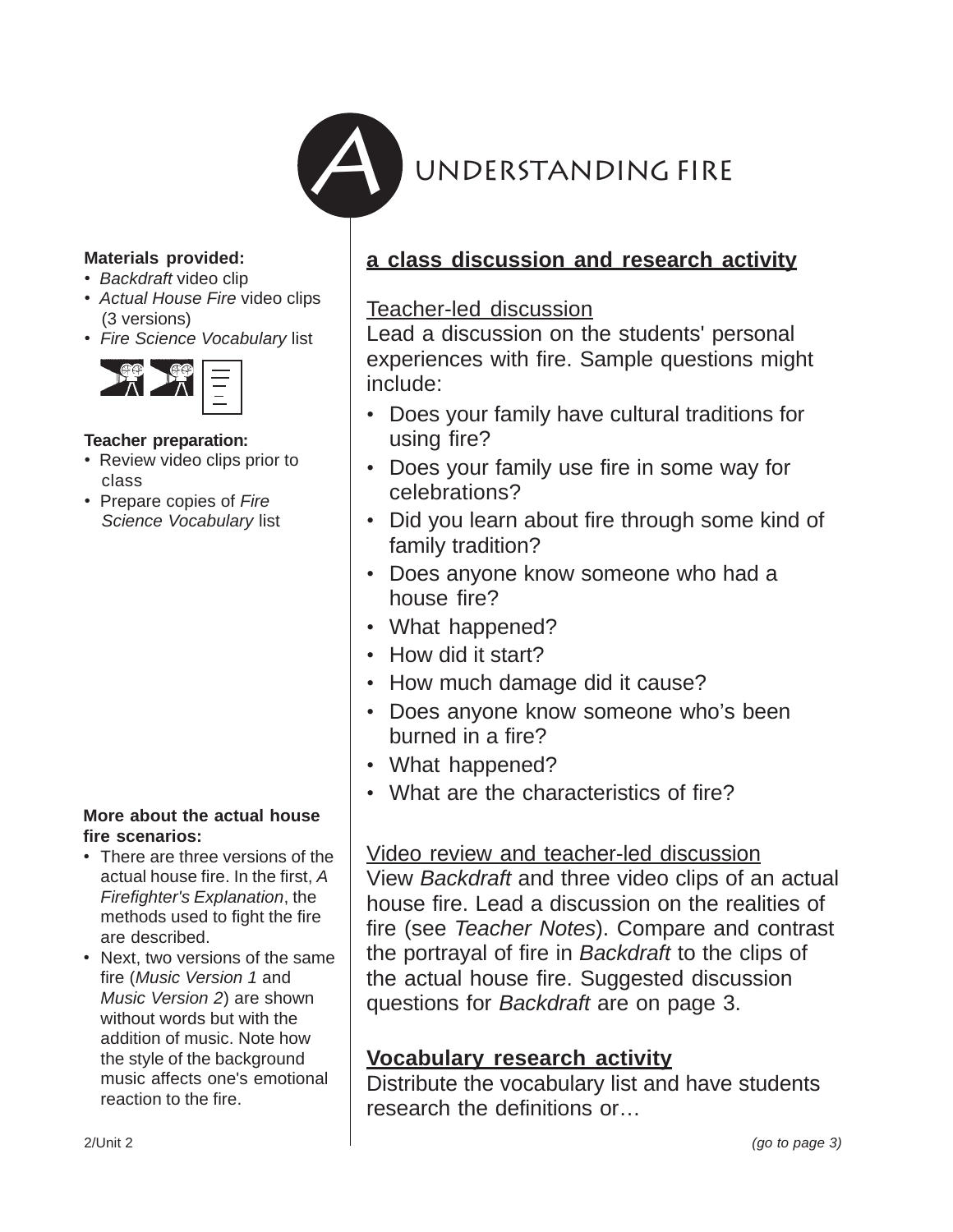## **UNDERSTANDING FIRE (continued)**

## **a cartoon/drawing activity**

- Divide the class into small groups.
- Give each one of the vocabulary words.
- Have each group develop a cartoon or drawing that illustrates the definition of the word they have been given.
- The completed cartoons or drawings should be shared with the class as a whole.

#### **Scene Description Video Title**

**Backdraft, 1991** Starring Kurt Russell, William **Baldwin** 

Lieutenant Stephen McCaffrey (Kurt Russell) and his rookie brother Brian McCaffrey (William Baldwin) go into an apartment building that is on fire. They proceed up the stairs in search of a child.

Pre-screen for inappropriate language.

*Discussion Notes:*

- Does the experienced firefighter (Russell) demonstrate expected use of firefighting gear? *Evidence: his jacket is flapping open, he does not use a SCBA (self-contained breathing apparatus), he instructs his rookie brother to "hold your breath" when they are walking up the stairs.*
- Is the rescue of the child realistic? *Evidence: Lt. McCaffrey emerges from the apartment without smoke discoloration.*
- What techniques are used to capture the child's rescue? Is Lt. McCaffrey presented as a hero? *Evidence: slow motion, silhouetted figure, his "cowboy" approach results in a saved child but without any repercussions on his well-being.*
- Would Lt. McCaffrey likely have been walking upright through the smoke and fire? *Evidence: The heat from the fire would have been unbearable for someone walking upright.*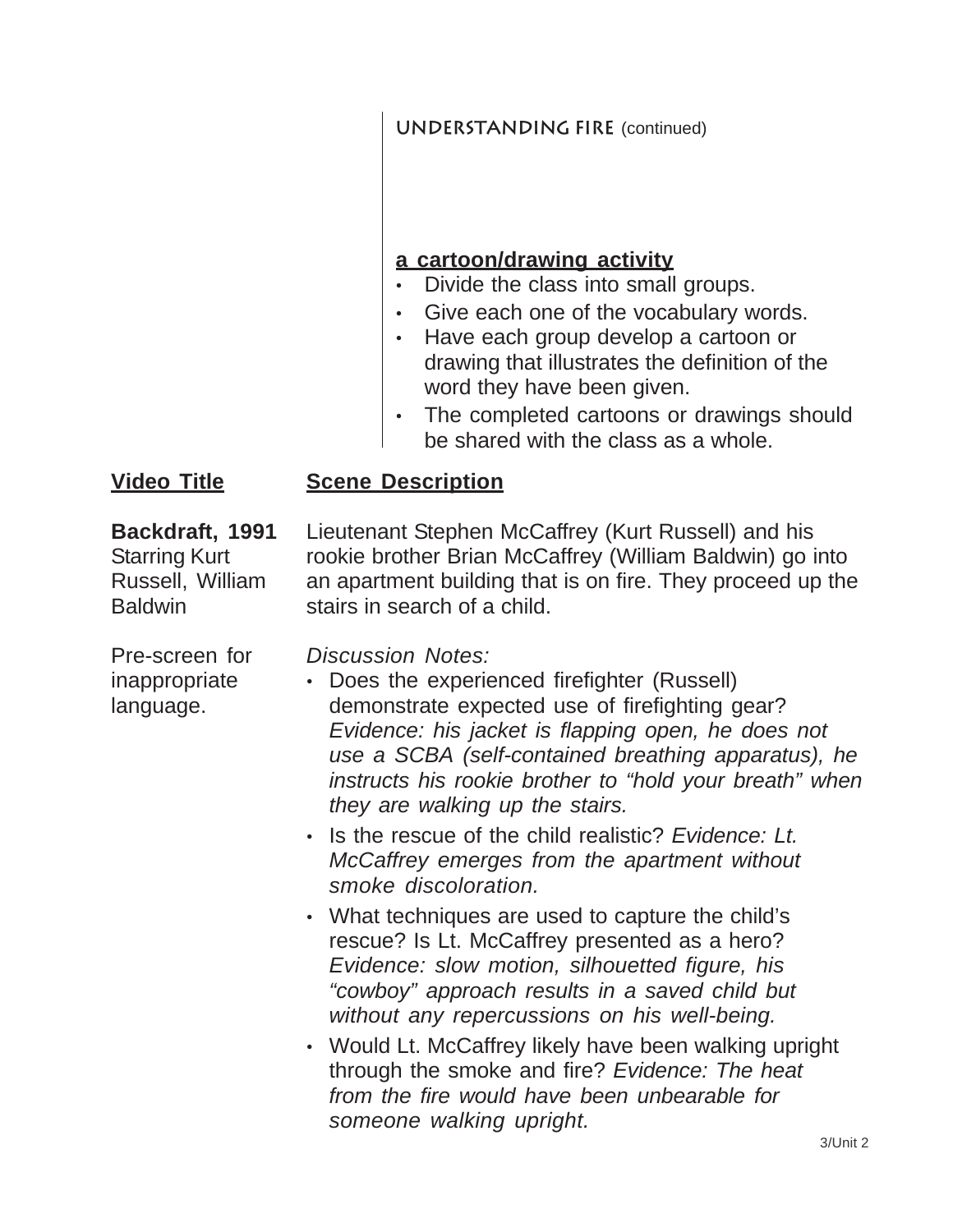

#### **Materials provided:**

- *Fire Concepts* video clip
- *Fire Tetrahedron* overhead
- Fire Tetrahedron model master (if you wish to make a 3D version)
- *Extinguishment Scenarios* work sheet



#### **Teacher preparation:**

- Review video clip prior to class
- Chain reaction cards enough for entire class (one card marked "heat," one marked "oxygen," one marked "fuel," and the balance marked "chain reaction"
- Signs for the classroom heat, oxygen, fuel

#### **Extension activity:**

• Invite the local fire department to give a fire extinguisher demonstration and lesson

#### **Note:**

Fire extinguisher information has been included in the supplemental materials section of this unit if you choose to include a lesson about extinguishers. Pages 21 and 23 when printed back-to-back and folded in three become a brochure.

## **a demonstration activity**

Introduce the fire tetrahedron as a graphic illustration of the process of fire. Explain the process of a chain reaction (see *Teacher Notes*).

In order to understand the fire tetrahedron, students must first understand the chemical chain reaction.

Chain Reaction Demonstration

- The class and teacher form a circle.
- The teacher makes a sound such as hand clapping.
- The student to the teacher's right repeats the sound. The next student does the same and so on around the circle, until all are reproducing the sound at the same time.
- The sound stops when it returns to the teacher and a new sound, such as finger snapping, is begun and the process is repeated.

#### Chemical Chain Reaction of Fire Demonstration

- Using the same procedure as above, have each student draw a card: one card will be marked "fuel"; one will be marked "oxygen"; one will be marked "heat." All the rest will be marked "chain reaction." Students are to keep the contents of their cards secret.
- Repeat the chain reaction activity. When the sound reaches the student with the "heat" card, the student steps out of the circle and the sound stops.
- Explain that when any part of the chemical chain reaction is removed, the fire chain reaction stops.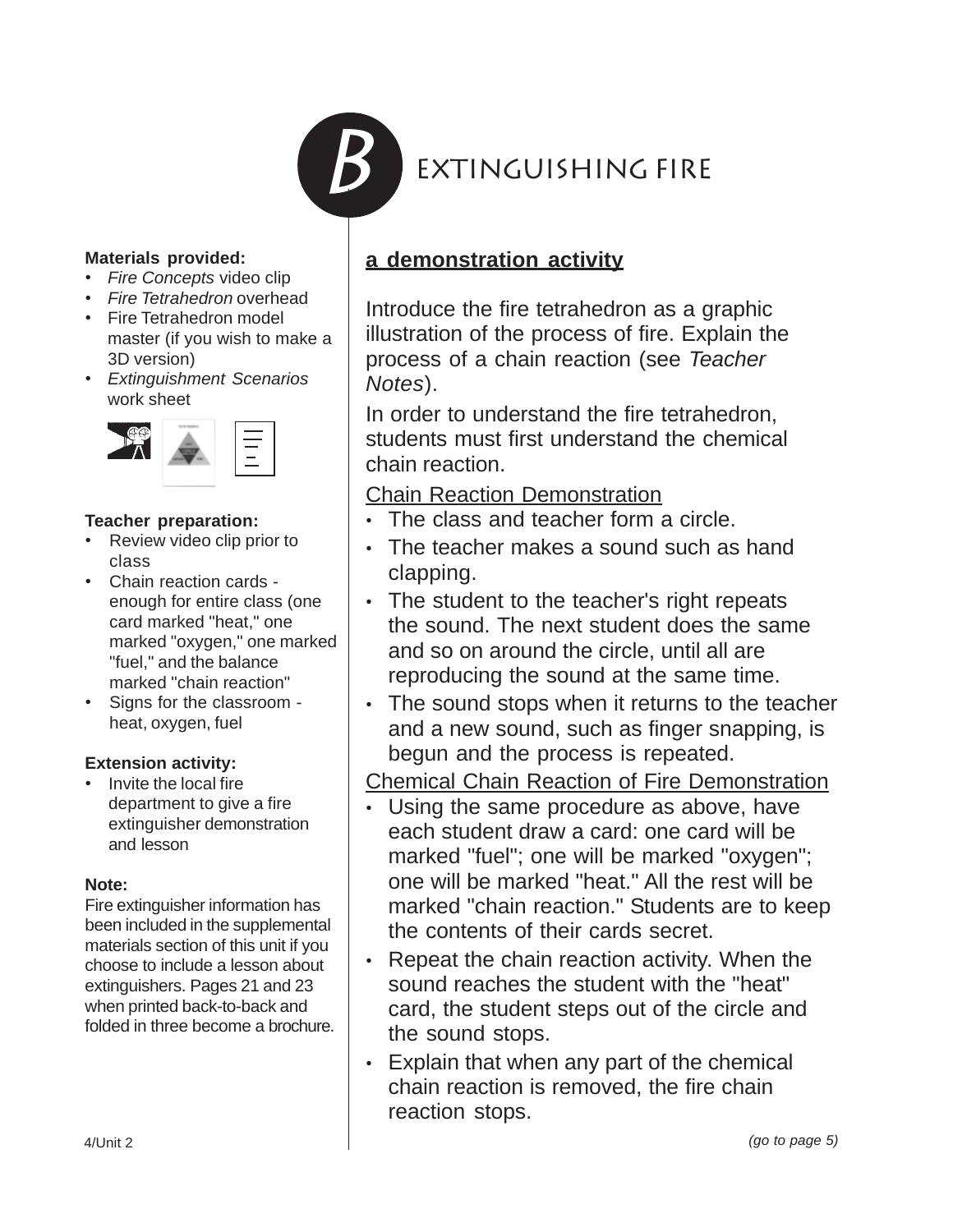#### **EXTINGUISHING FIRE (continued)**

- Repeat the activity until the reaction has been stopped by "fuel" and "oxygen" also.
- In each case, explain how removing any part of the chemical chain reaction extinguishes or prevents a fire.

## How Did You Do That? activity

Show *Fire Concepts* video clip. The concepts the students have practiced and discussed are demonstrated.

To extinguish fire:

- a) heat (cool it)
- b) oxygen (smother it)
- c) fuel (remove it)
- Put up three signs in the classroom—for heat, oxygen and fuel.
- Various fire scenarios will be given (*Extinguishment Scenarios* work sheet provided).
- For each scenario, the students, in small groups, will decide on the best way to control the fire and move to the sign representing their decision.
- Students will present their rationale to the rest of the class.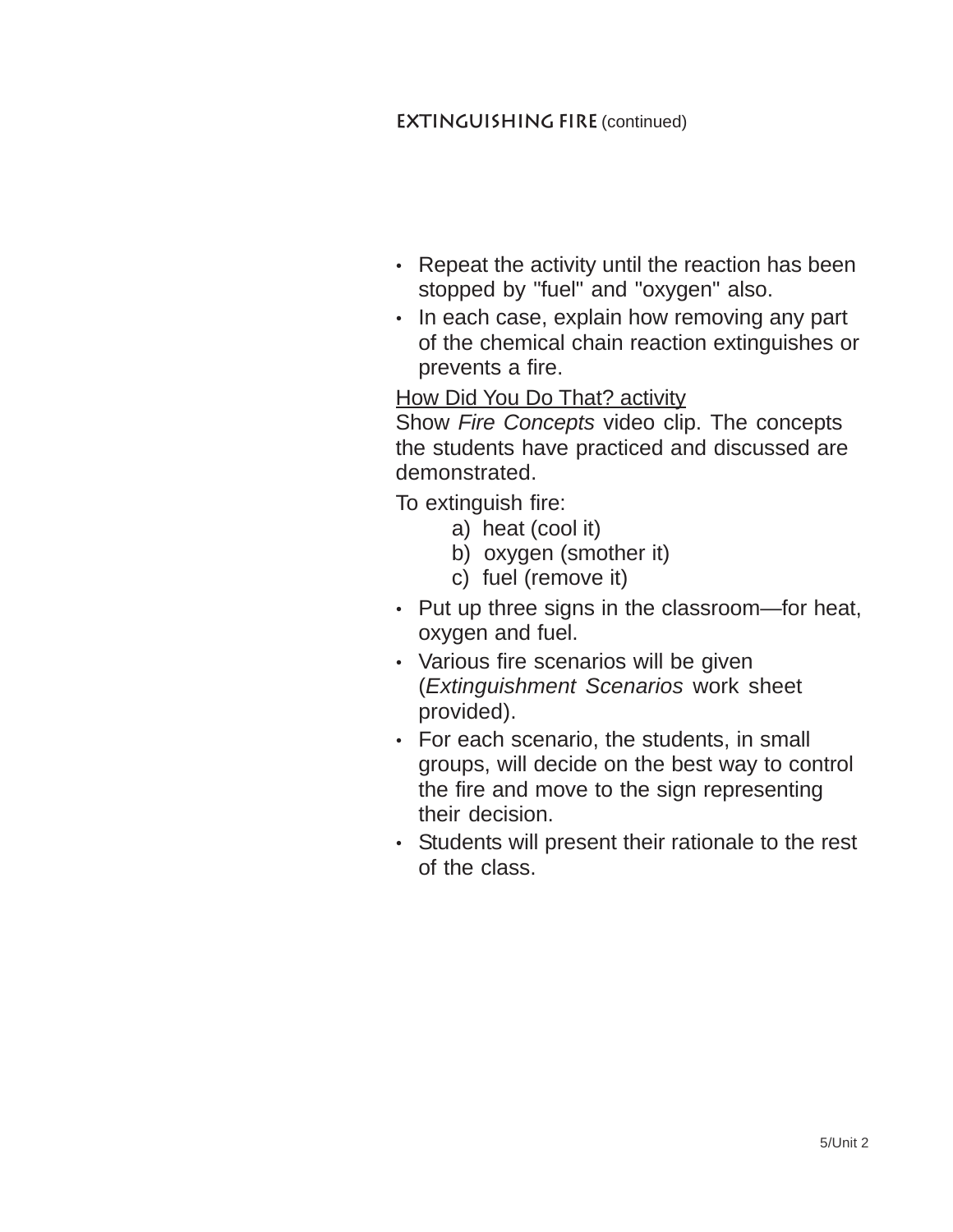

#### **Materials provided:**

- Incident Analysis Work Sheet
- *The Westhome Siren\* (30 copies)*

| _ |
|---|
| _ |
|   |
|   |
|   |

#### **Teacher preparation:**

- Copies of *Incident Analysis Work Sheet*, one per group per article.
- You may want to review the *Fire Concepts* video clip from Lesson B.

\**The Westhome Siren* is the local paper of the fictitious town of Westhome, Oregon. As you can see, Westhome has a real problem with residential fires! All the articles in *The Westhome Siren* have been taken from actual newspapers and all the incidents actually occurred in Oregon. Thirty copies of the *Siren* are included with the curriculum.

## **an analysis activity**

More than 13,000 fires occur in Oregon each year. On average, forty Oregonians lose their lives in these fires. These fires also cause millions of dollars in property loss. The majority of structure fires occur in the home and are largely human-caused. Social attitudes and individual responsibility are significant factors in Oregon's fire problem.

#### Groups analyze news articles

- Select a group process that works for your class.
- Student groups will analyze newspaper articles of fire incidents found in *The Westhome Siren*.
- Be sure each article is covered by a group.
- Working together, students will use the work sheet to structure their analysis.
- Have each group summarize their article and analysis for the class.
- As a class, build a list of the cause of each fire examined. The finished list will represent the ten leading causes of home fires in Oregon. (See *Teacher Notes* for a listing of the top ten for 2003.)

Teacher-led discussion

- Discuss the causes of the fires and determine what percentage of the total are humancaused.
- Emphasize the importance of personal responsibility and accountability in influencing fire problems.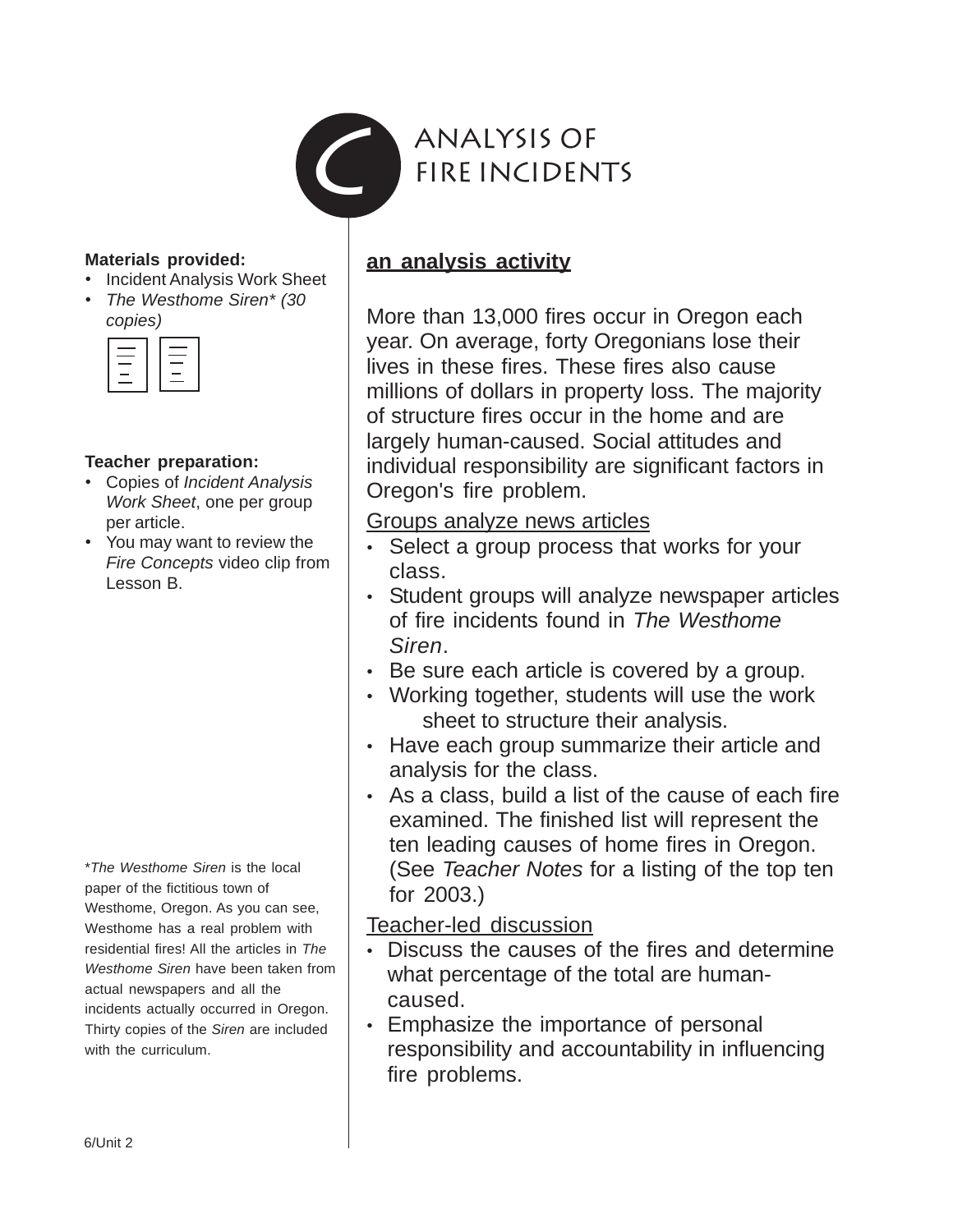

#### **What is fire?**

Fire is a chemical reaction. It is the rapid oxidation of a fuel, producing heat and light. Fuel, such as wood, provides the energy for the fire. Oxygen, found in the air we breathe, is required for burning to occur. Heat, such as a match or lighter, provides a source of ignition and causes the continued vaporization of the fuel. The chemical chain reaction is fire. If any one of the four components heat, fuel, oxygen, chemical chain reaction—is missing, fire cannot start. It is prevented. Removal of any one of the four components causes fire to be extinguished.

 A fire triangle with heat, oxygen and fuel as the three sides was used as an aid to explain the processes of combustion and halting combustion. With the development of chemical methods of extinguishment such as potassium and sodium bicarbonate dry chemicals and vaporizing liquid agents, it was necessary to add another dimension to the fire triangle. The new figure, the fire tetrahedron, adds the chemical chain reaction in order to explain the action of chemical extinguishment methods in preventing or stopping the chemical chain reaction. A tetrahedron is a solid pyramidal form. Each component of the tetrahedron must be in place for combustion to occur.

#### **Components of the Fire tetrahedron**

**Oxygen.** A colorless, odorless, tasteless gas that is essential for life. There must be at least 16% oxygen for a fire to burn. The air we breathe is about 21% oxygen.

• **Fuel**. A combustible material. Combustibles will burn when combined with the right amount of oxygen and ignited. Examples of fuels include wood, paper, fabric, grease, wax, etc. Fuels can be solid, liquid or gas. Typically, solids and liquids must be heated to the point where they are converted into a vapor or gas before they will burn.

- **Heat**. A physical phenomenon manifested as an increase in temperature. Heat is the energy component of the fire tetrahedron. When heat comes in contact with fuel, the energy supports the combustion reaction.
- **Chemical Chain Reaction**. High molecular activity. The chemical chain reaction known as fire occurs when fuel, oxygen and heat are present in the right conditions and the right amount.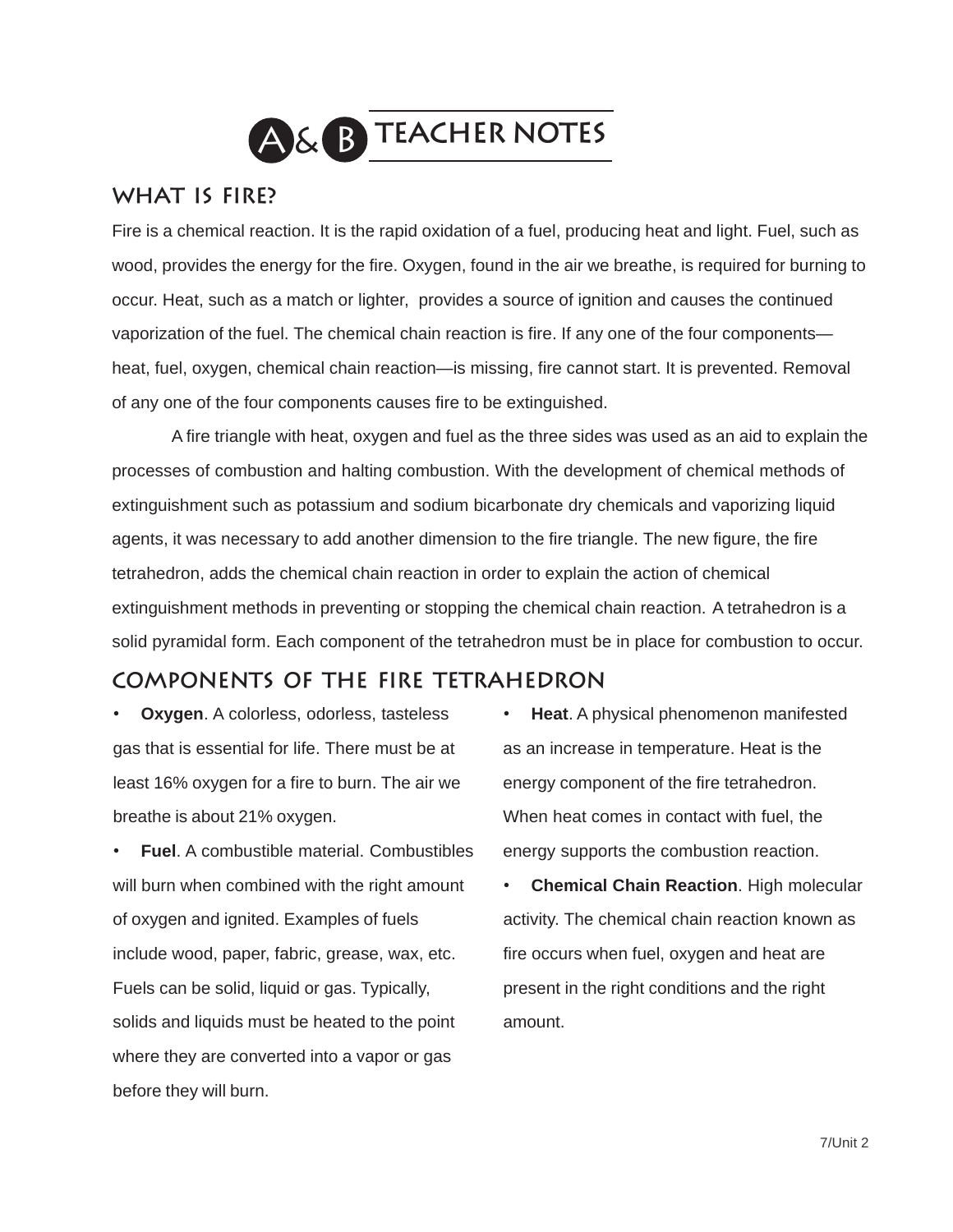

WHAT MAKES FIRE DANGEROUS? Fire is dangerous because...

## **Fire is fast.**

In thirty seconds, a simple flame can get completely out of control. That's how quickly curtains catching fire from a space heater can turn into a major fire. In as little as five minutes your house can be engulfed in flames. A fire doubles in size every thirty seconds. Flashover can occur in as little as three minutes. Flashover happens when everything in a room—from an armchair to the TV set—becomes superheated and bursts into flames simultaneously.

#### **Fire is hot.**

Fire's heat can be even more threatening than its flames. The air gets so hot it can sear your lungs, not letting you breathe…so hot your clothing fuses to your skin. In a fire, the temperatures in a single room can vary widely. Air temperature near the floor can be  $90^{\circ}$  F, but over 600<sup>°</sup> F at eye level. Ceiling temperatures can reach a blistering 1000<sup>°</sup> F in just five minutes.

#### **Fire is dark.**

You may think fire is bright, but it actually becomes pitch black as smoke rolls down from the ceiling. Imagine yourself unable to see and terrified, trying to find your way out.

#### **Fire is deadly.**

Fire uses the oxygen you need to breathe and produces poisonous gases. In fact, smoke and toxic gases kill more people than flames do. Breathing even small amounts of these gases can make you disoriented and drowsy. You could pass out and die in minutes.

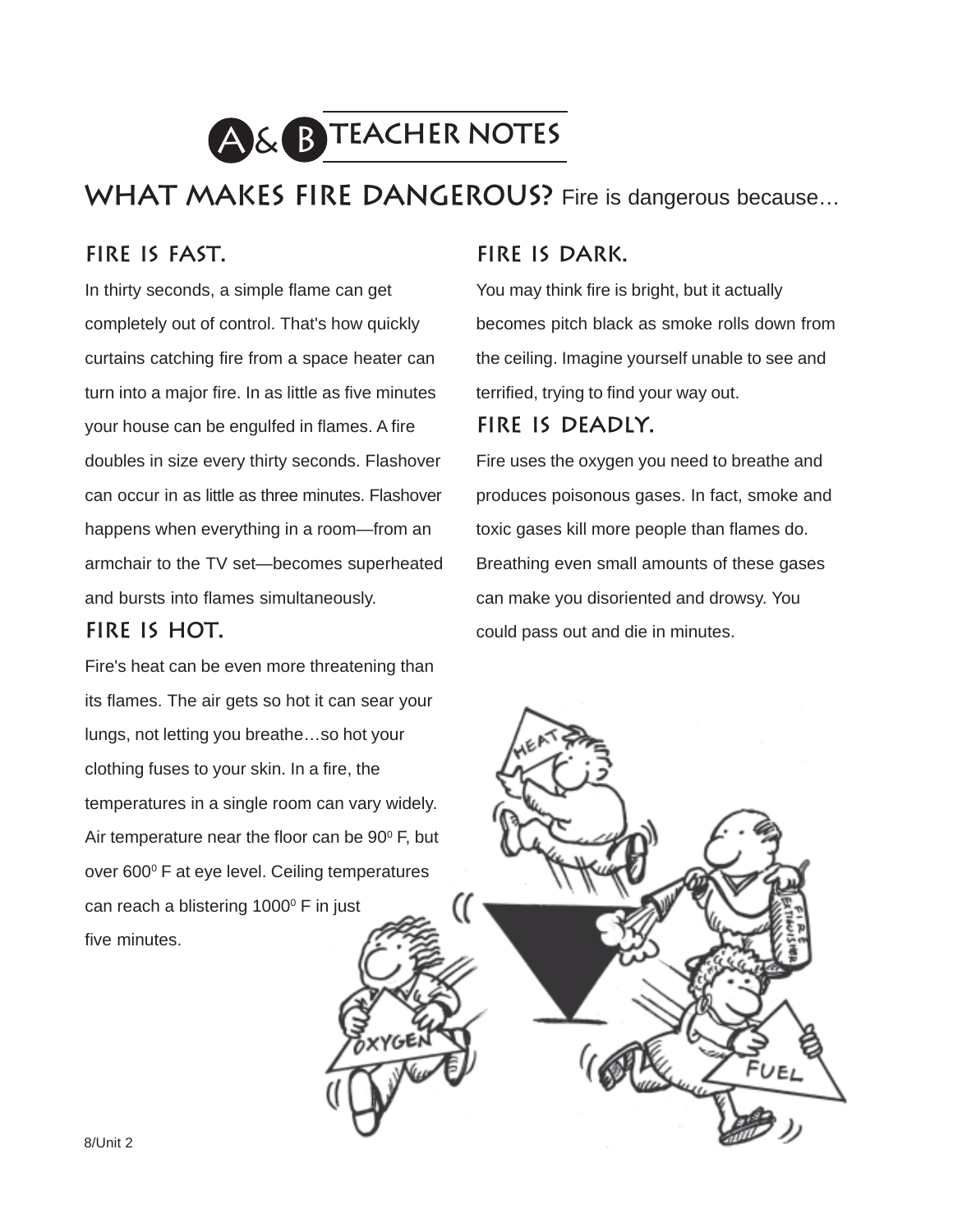

## **How does fire spread?**

There are three ways in which fire, if left unchecked, can spread—radiation, convection and conduction. These are processes for transferring heat from one combustible object to another.







**Radiation**. Combustibles near a fire are subject to radiant heat. The closer they are to the fire the sooner they will be heated to the point of ignition. Once radiant heat has ignited a nearby object, the heat from this new fire radiates to other objects increasing the intensity of the fire and its rapid spread. Flashover is the extreme culmination of this process.

**Convection.** A fire heats the air around it and releases hot toxic gases. As the gases heat, they becomes less dense and start to rise. A ceiling in a house can stop the gases but the they will spread out and the temperature in the room will get hotter and hotter. That's why you are taught to crawl low in a fire where the air is cooler and there is more oxygen. It is also the reason firefighters will try to vent the roof in a house fire and cool down the heated air.

**Conduction.** Conduction occurs when a hot solid, liquid or gas contacts an object that is highly combustible. When a curling iron is left on and placed on top of a towel, the curling iron will produce enough heat to ignite the towel.

**ALSO…spontaneous ignition.** When materials slowly oxidize they produce heat. Without ventilation to carry the heat away, the temperature builds up until an ignition point is reached. Oily rags thrown into a pail behind a work bench is a good example of spontaneous ignition.

Note about the process of oxidation: Oxidation of a substance occurs continuously as long as it is exposed to an oxidizing agent such as air. This process is usually so slow that people don't notice it—rusting iron and yellowing paper are examples.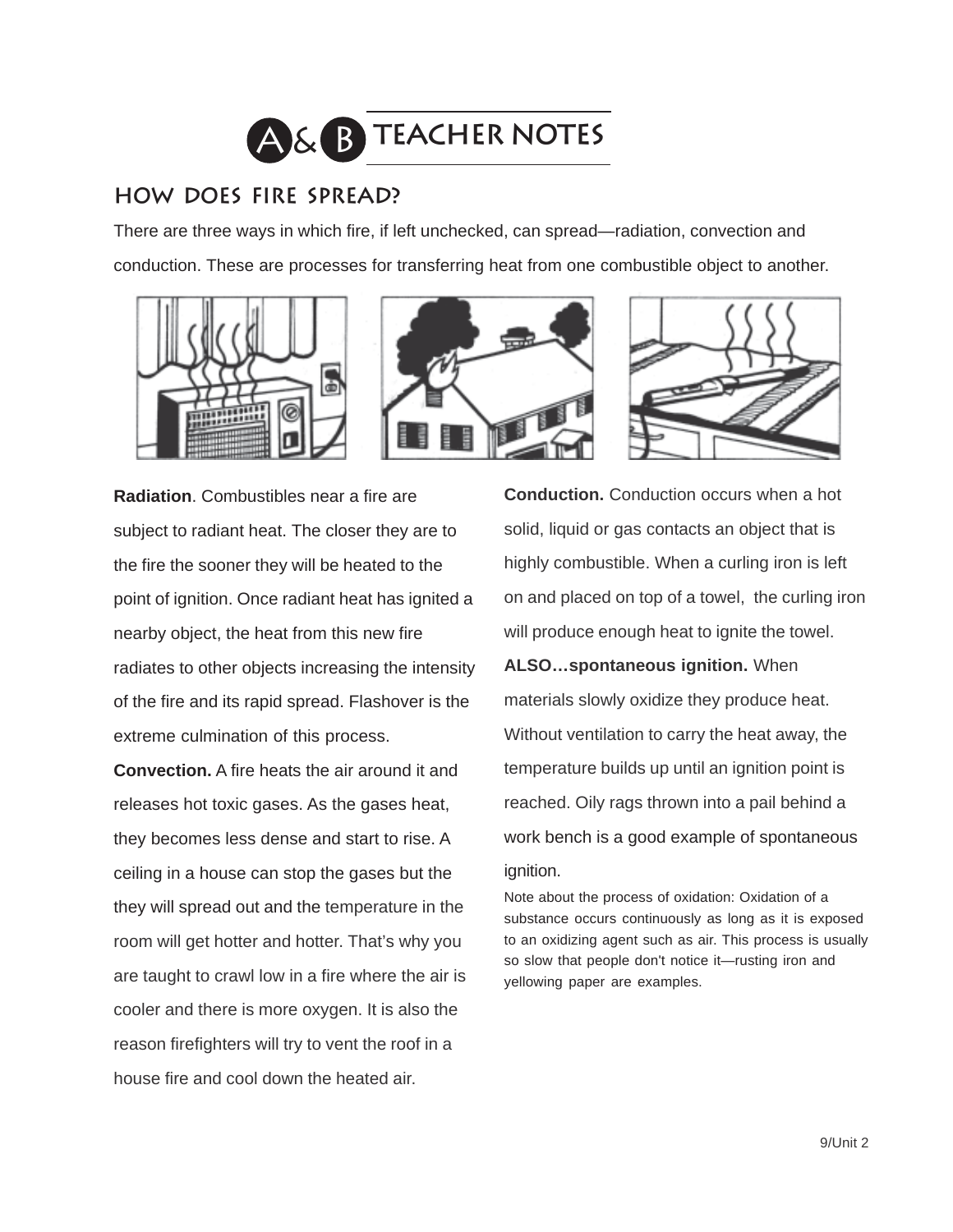

# **B TEACHER NOTES**

## **How can fires be Extinguished?**

If one of the components of the tetrahedron is eliminated after a fire ignites, the fire is extinguished.

**Heat removal.** Dousing with water. Water is effective in removing heat from most fires except electrical, flammable liquid or grease fires. Water can conduct electricity and make an electrical fire worse. Water can cause burning liquids, such as grease, to splatter and spread the fire.

Turn off the heat source, such as the stove or oven.

**Oxygen removal.** Cutting off the oxygen supply. Placing a lid on a grease fire in a pan, snuffing out a candle, smothering by throwing dirt on a campfire, applying fire extinguishing foam or retardant on a wildfire and doing "Stop, drop and roll" if clothing has caught on fire.

10/Unit 2 **Fuel removal.** Shutting off the fuel source. Turning off the gas (propane) on a barbecue. Removing nearby combustibles. Digging a fire line around a wildfire removes grasses, trees and shrubs and keeps the fire from spreading. **Breaking the chain reaction.** Interfering with the chemical reaction. Dry chemical fire extinguishers stop the chain reaction.

## **how can fires be Prevented?**

Responsible behavior and an understanding of fire science are the keys to preventing fires. Any time just one of the four components of fire is removed, the possibility of fire is eliminated. When a fire hazard is identified and corrected, one side of the tetrahedron has been removed. Examples include recycling a pile of papers instead of stacking them next to a heater (eliminating fuel), or using an ashtray instead of throwing a burning cigarette into dry grass (eliminating heat).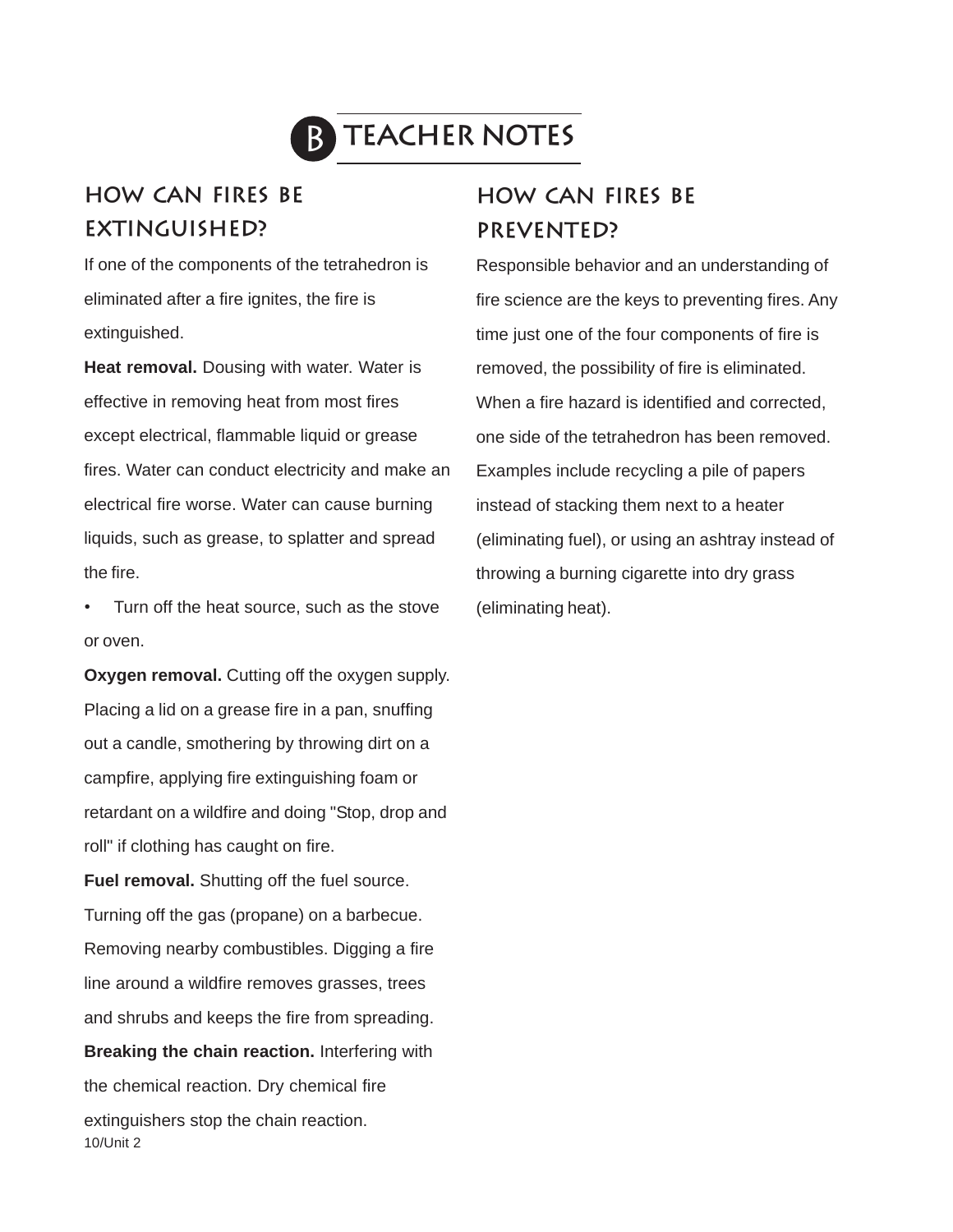

## **fire extinguishers**

## **What labels tell us**

Labels on fire extinguishers give information about the type of fire on which they may be used. Look for letters, numbers, geometric shapes or pictograms. The higher the rating number on A and B fire extinguishers, the larger the fire they can put out. Be aware that the models with higher numbers are also heavier.

Fires involving wood or cloth behave differently than fires involving liquids or metals. Using the wrong type of extinguisher could make matters worse.

#### **Combination extinguishers**

Combination fire extinguishers are designed to extinguish more than one type of fire. For example, an extinguisher labeled "ABC" works on class A, B and C fires. An extinguisher labeled BC works on class B and C fires.

#### **Helpful hints**

A fire extinguisher should be "listed" and "labeled" by an independent testing laboratory such as Factory Mutual (FM) or Underwriters Laboratory (UL).

You may need more than one extinguisher in your home. They should be installed where they are easily seen and near an escape route.

An extinguisher that has been used must be recharged.

#### **Be wise. Be prepared.**

Fight a fire with a fire extinguisher ONLY when the following conditions are met:

- The fire department has been called
- People have left /are leaving the building
- The fire is small and confined
- The extinguisher is the correct type for the fire and is in working order
- A safe escape route is behind you as you fight the fire
- You are trained to use the extinguisher and confident that you can do so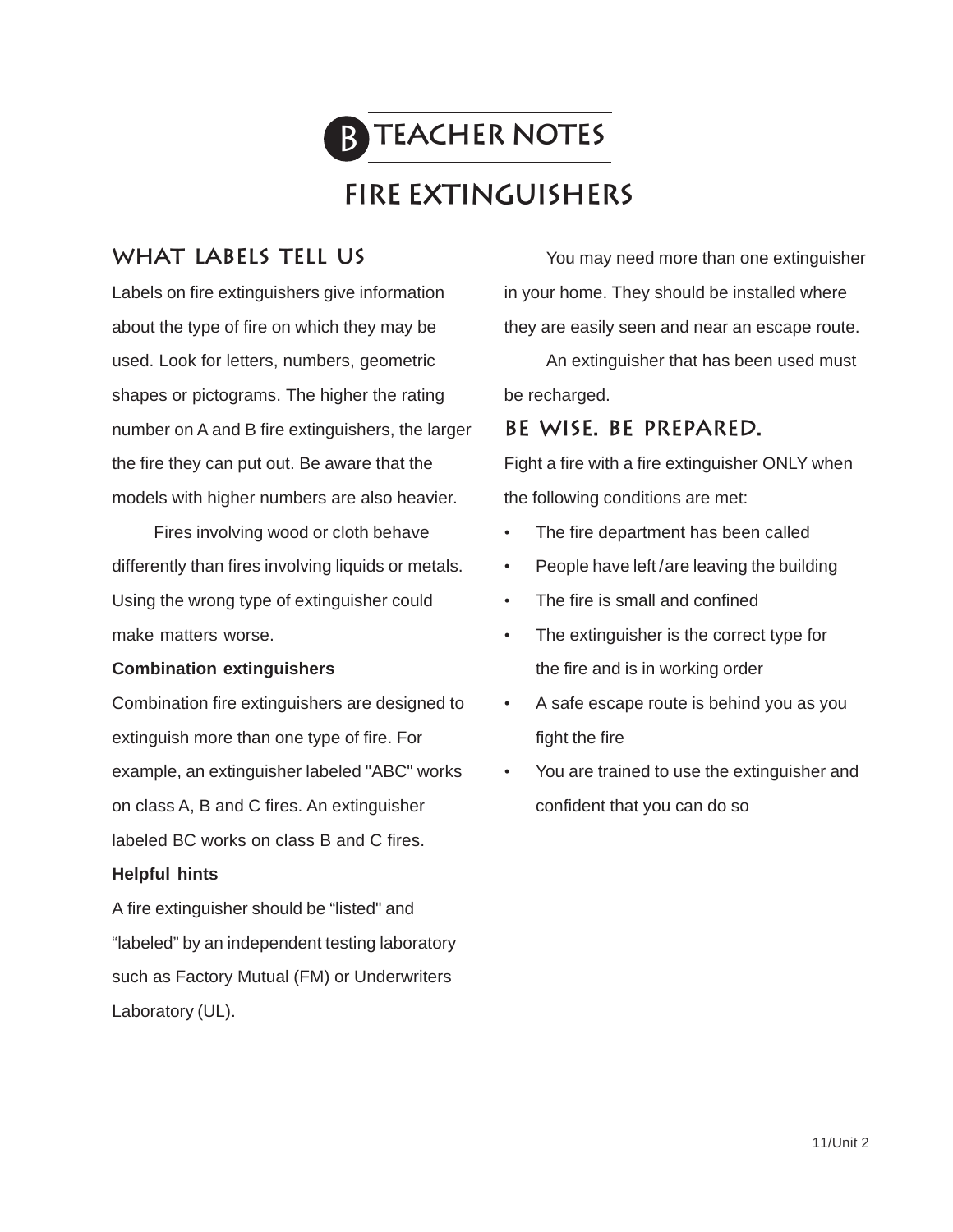

# Ten leading causes of One- and Two-Family Dwelling Fires (2003)

| <b>Top Examples</b>                                | <b>Number of fires</b> |
|----------------------------------------------------|------------------------|
| Failure to clean <sup>1</sup>                      | 434                    |
| Heat source too close to combustibles <sup>2</sup> | 158                    |
| Source of heat unattended 3                        | 153                    |
| Abandoned, discarded material 4                    | 142                    |
| Short circuit, ground fault <sup>5</sup>           | 131                    |
| Other electrical failure <sup>6</sup>              | 119                    |
| Failure to use ordinary care 7                     | 69                     |
| Juvenile involved 8                                | 66                     |
| Unlawful incendiary <sup>9</sup>                   | 64                     |
| Lack of maintenance, worn out 10                   | 60                     |

Definitions or examples:

- 1 chimneys, lint traps, grease hoods
- 2 a candle near a Christmas tree
- 3 pot left on the stove and no one in the room
- 4 usually applies to a tossed cigarette
- 5 car wires, wires touching tree branches
- 6 power surge/overheat (such as power strip)
- 7 human carelessness
- 8 juvenile-set fire, intentional or not
- 9 incendiary fire set intentionally
- 10 just plain old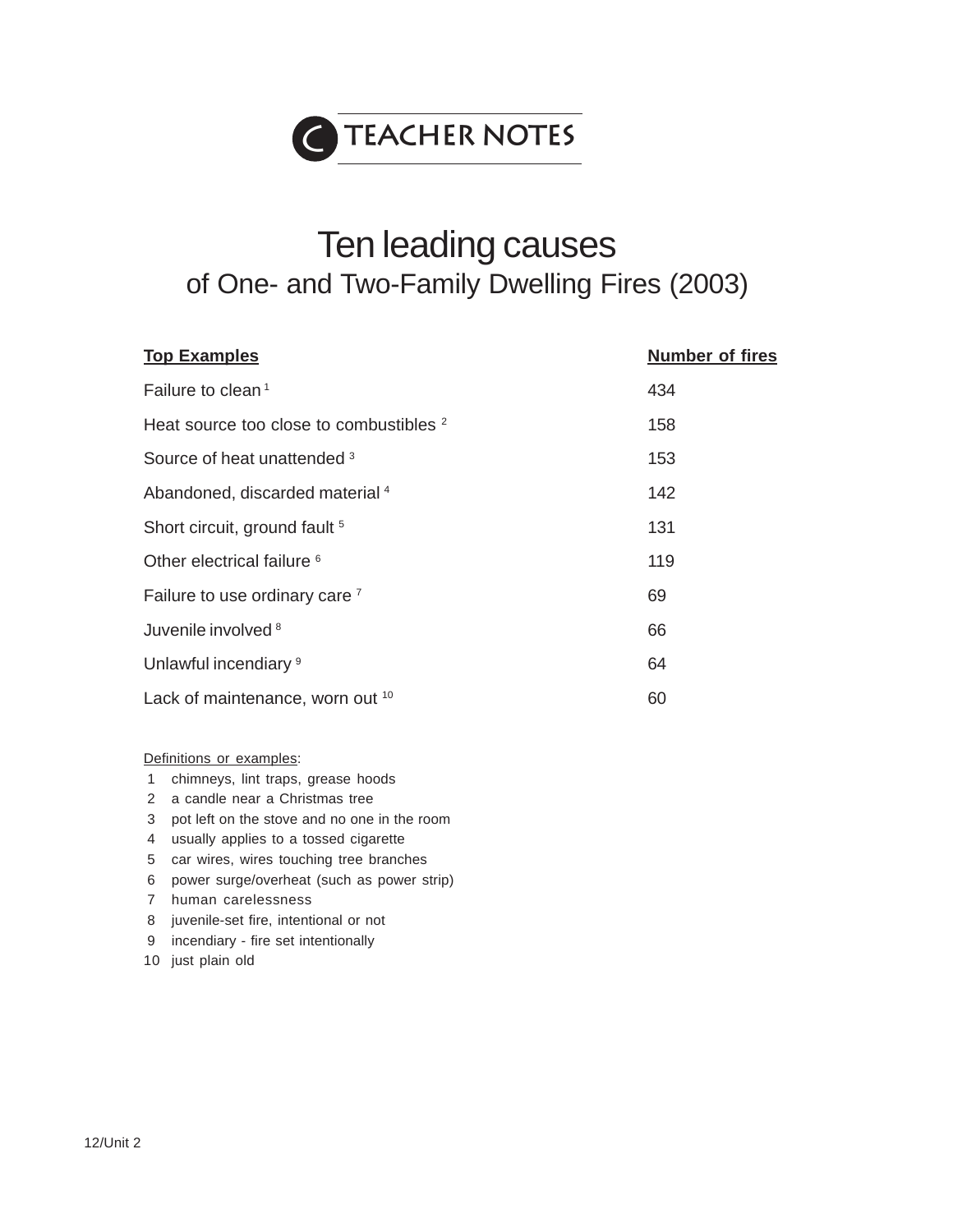

Name \_\_\_\_\_\_\_\_\_\_\_\_\_\_\_\_\_\_\_\_\_\_\_\_\_\_\_\_\_\_\_\_\_\_\_\_\_\_\_\_\_\_\_\_ Date \_\_\_\_\_\_\_\_\_\_\_\_\_\_\_\_\_\_\_\_\_\_\_\_\_

Directions: Write a definition for each of the following words. Use the information discussed in class, or look up words in a dictionary.

\* \* \* \* \* \* \* \* \*

Chemical Chain Reaction -

Combustion -

Combustible -

Convection -

Extinguish -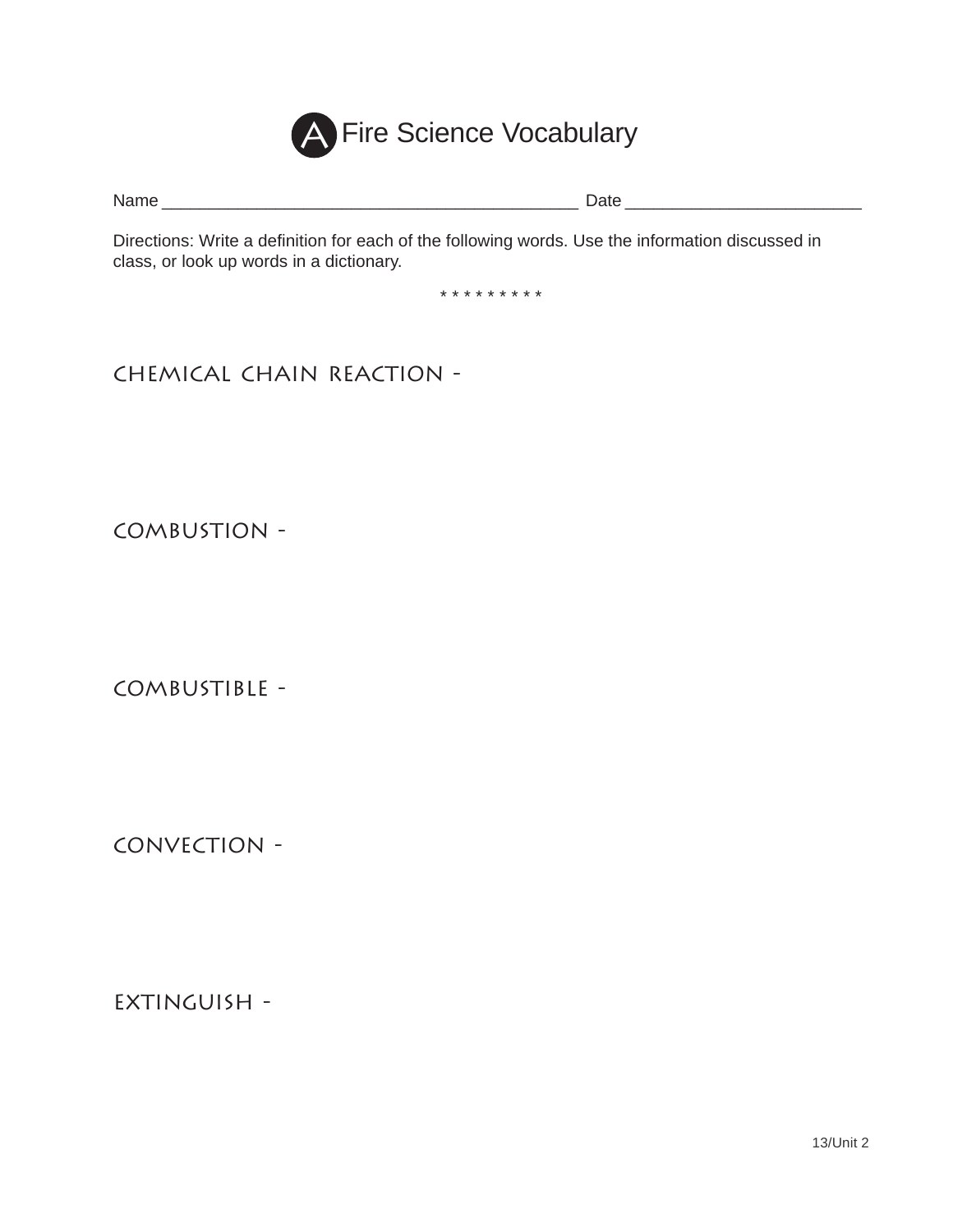FLASHOVER -

IGNITION -

OXIDATION -

Oxygen -

RADIATION -

Smoke -

TETRAHEDRON -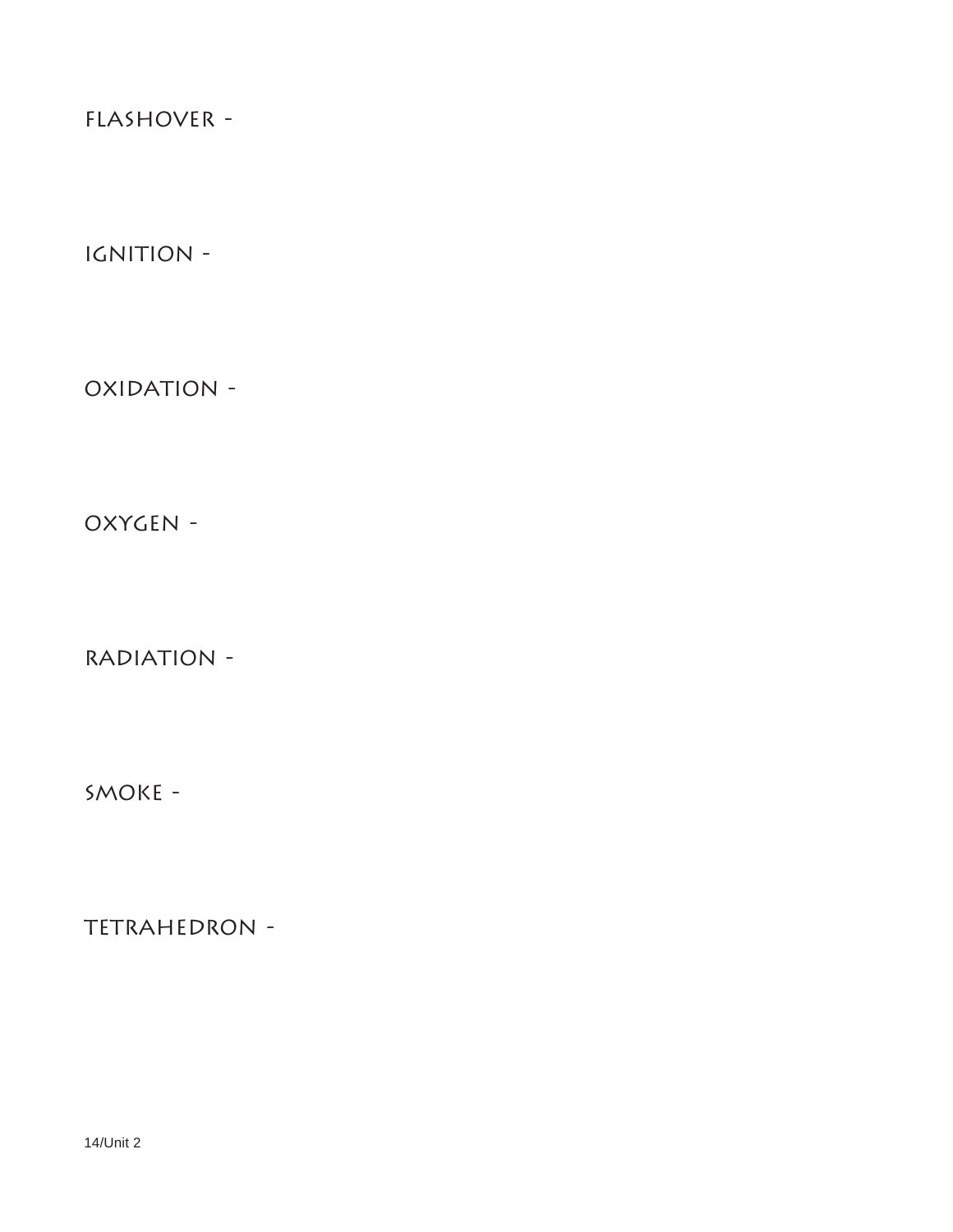

Instructions: Fold in on all 3 sides of reaction triangle. Glue tabs to inside of tetrahedron.

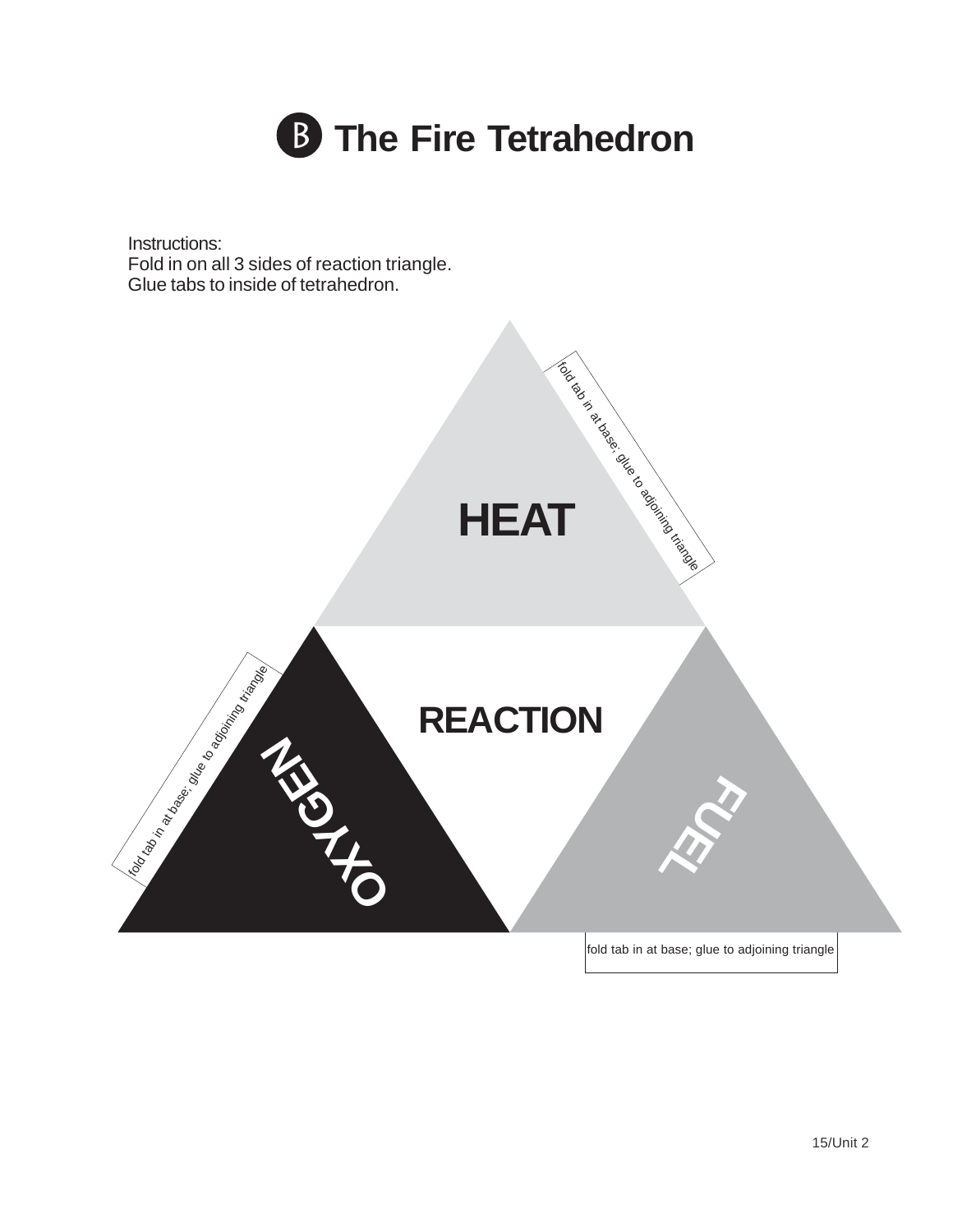# B EXTINGUISHMENT SCENARIOS



## Pan fire

Zack is cooking bacon for breakfast. The burner is turned up to "high." He turns his back on the frying pan on the stove. When he next looks, the bacon grease has ignited and flames are leaping from the pan.



## **Campfire**

The Smith family is camping. They have finished breakfast and are ready to go hiking so they need to extinguish their campfire.



## Electrical fire

Tamara is making toast for a bacon, lettuce and tomato sandwich. She sets the toaster too high and the bread starts smoking.



## Trash can fire

Joel walks into the boys' bathroom during recess and discovers a fire burning in the trash can.



## Christmas tree fire

The Baldwins have left their Christmas tree up for several weeks after Christmas. The tree is now dry and brittle. It explodes into flames.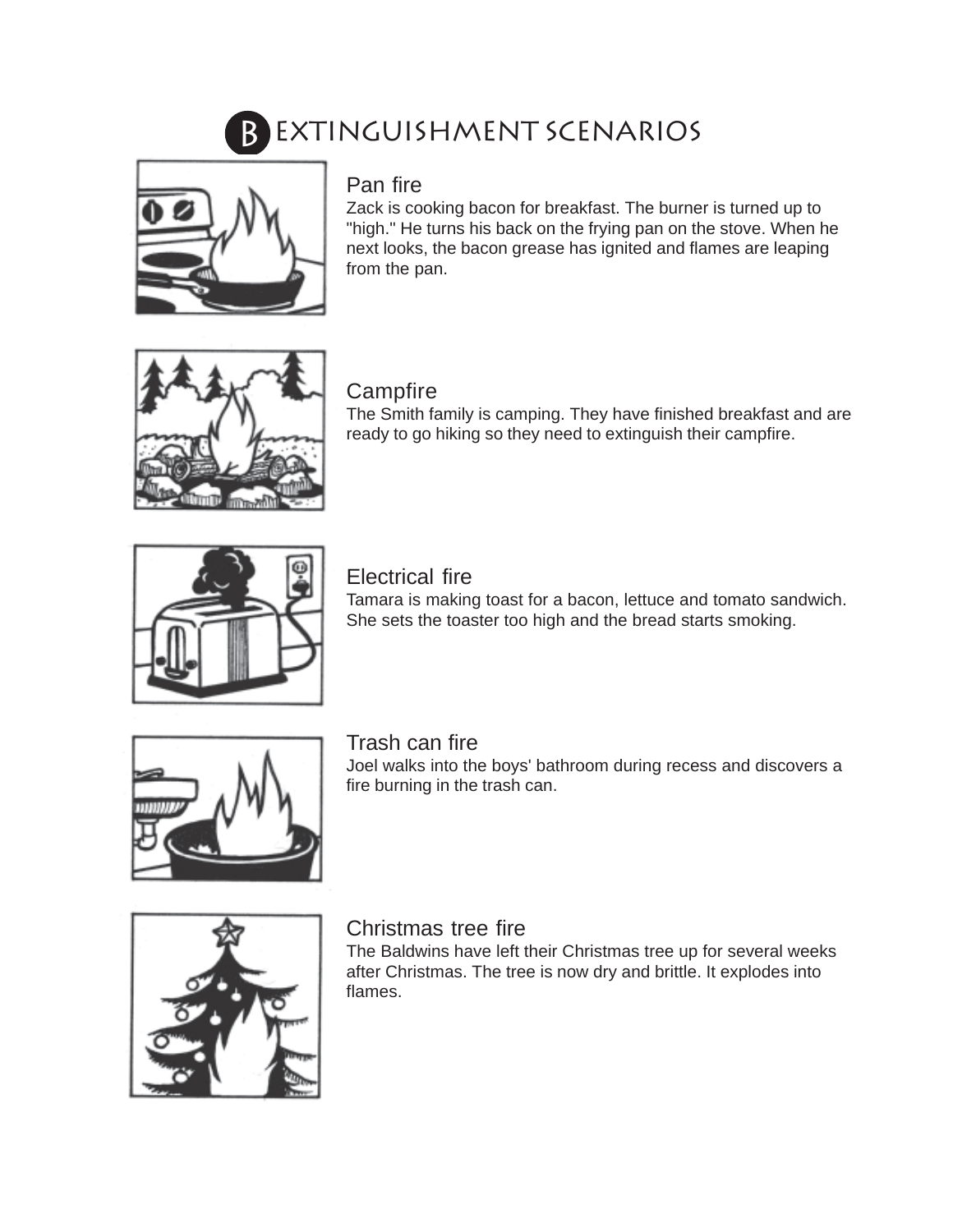

# Extinguishment Scenarios (key)

#### Pan fire

Zack is cooking bacon for breakfast. The burner is turned up to "high." He turns his back on the frying pan on the stove. When he next looks, the bacon grease has ignited and flames are leaping from the pan.

## **Campfire**

The Smith family is camping. They have finished breakfast and are ready to go hiking so they need to extinguish their campfire.

## Electrical fire

Tamara is making toast for a bacon, lettuce and tomato sandwich. She sets the toaster too high and the bread starts smoking.

#### Trash can fire

Joel walks into the boys' bathroom during recess and discovers a fire burning in the trash can.

## Christmas tree fire

The Baldwins have left their Christmas tree up for several weeks after Christmas. The tree is now dry and brittle. It explodes into flames.

#### Pan fire

- sliding a lid on the pan removes oxygen
- turning the heat off removes fuel

## **Campfire**

- putting water on it removes heat
- stirring ashes and displacing them removes fuel

## Electrical fire

unplug the toaster, shutting off electricity removes heat

#### Trash can fire

• dousing with water removes heat

#### Christmas tree fire

• the smart move is to exit promptly and not try to extinguish

When is it the best decision to escape and call 911 rather than trying to extinguish it yourself?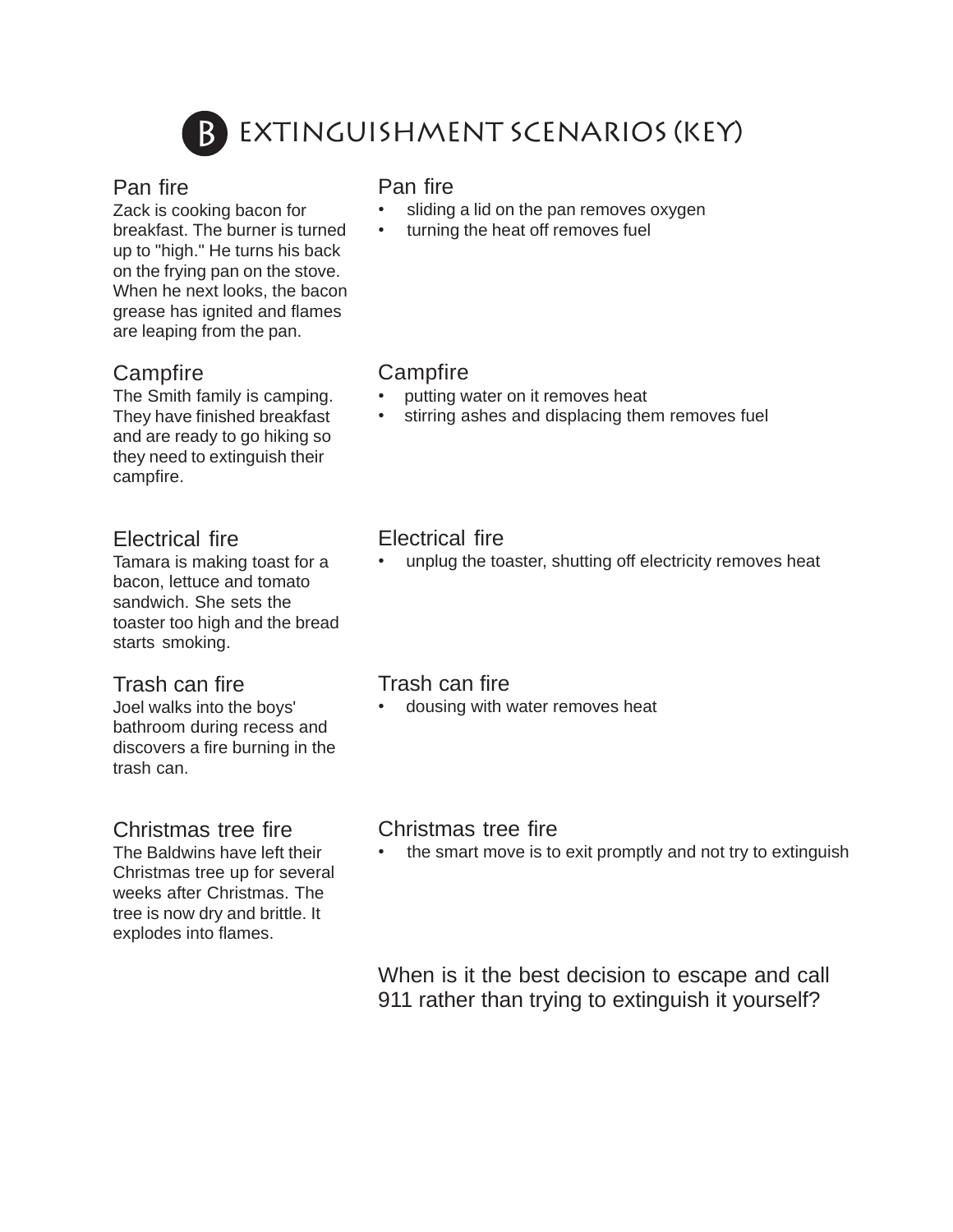# **Types of fire extinguishers**



#### **Type A\* for Class A fires**

Paper, trash, wood, cloth, plastics Ordinary combustible fuels that are not liquids or metals *\*Memory key: ASH is usually left after burning*



#### **Type B\* for Class B fires**

Flammable liquids such as grease, oil, gasoline, acetone Any non-metal in a liquid state, including flammable gases or vapors

*\*Memory key: Materials BOIL, BUBBLE* or come in *BARRELS*



#### **Type C\* for Class C fires**

Electrical fires such as wiring, fuse boxes, energized electrical equipment and other electrical sources *\*Memory key: Electrical CURRENT*



#### **Type D\* for Class D fires**

Metals such as titanium, sodium, aluminum, magnesium These materials are typically found in laboratory or industry settings

Special extinguishing agents are required to fight a Class D fire Class D fires are very dangerous and should be left to the experts *\*Memory key: DON'T get involved.*

#### **Type K\* for Class K fires**

Cooking fires such as cooking oil, fat and grease This is a new classification *\*Memory key: cooKing fires*

See the following pages for a brochure about fire extinguishers that can be copied and distributed.

> Recommendations for your home: kitchen: Type 2-A:10-B:C living room: Type A bedrooms: Type A basement and garage: Type ABC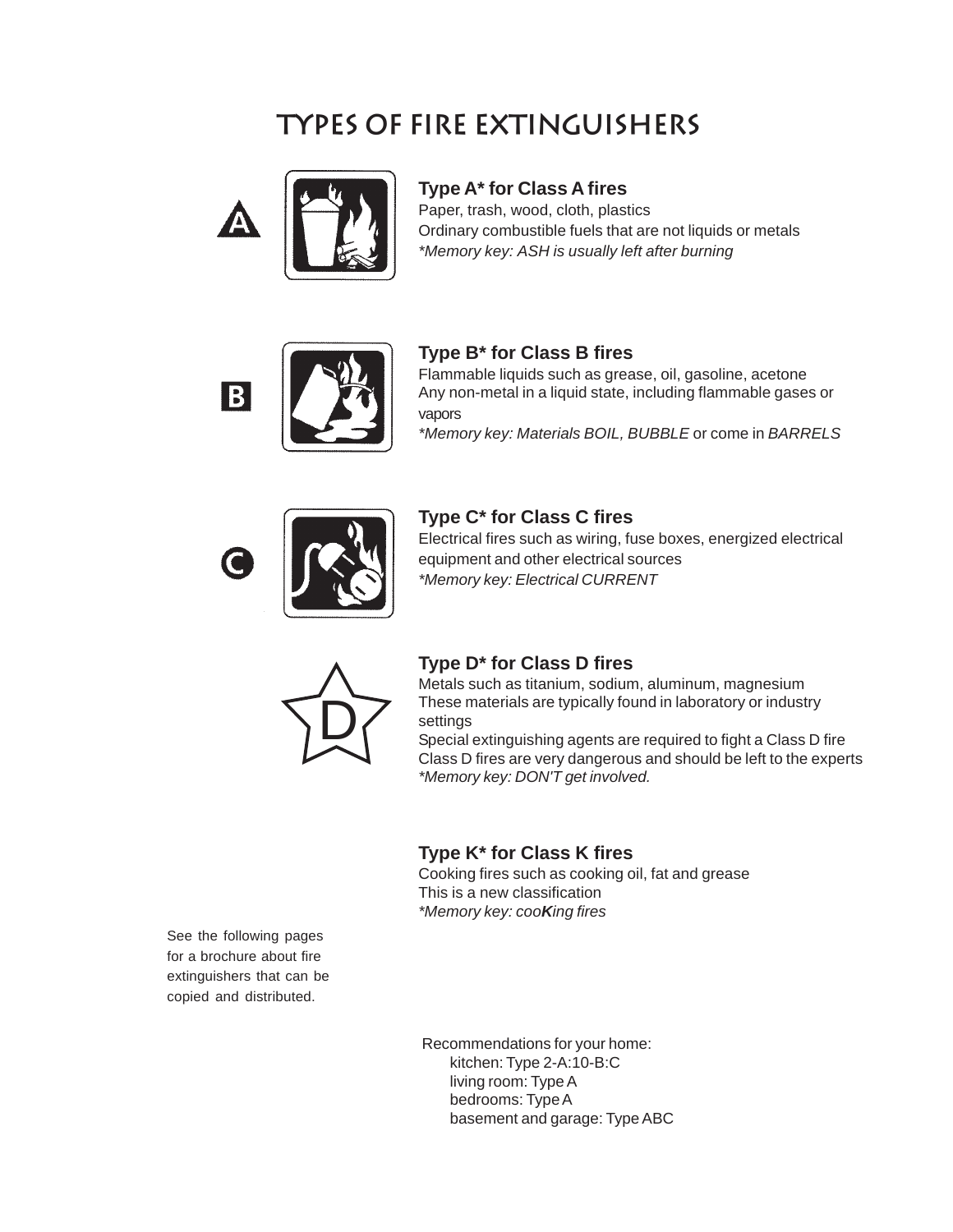## Fire Extinguishers Extinguishers A PROGRAM FOR CAMPUS AND STUDENT FIRE SAFETY **THE REAL** SCHOOL LOGO HERE SCHOOL LOGO HERE INFO BULLETIN INFO BULLETIN ON…

If a fire should occur... If a fire should occur…

- stop the spread of the stop the spread of the • CLOSE the doors to • CLOSE the doors to fire
- SOUND the alarm, • SOUND the alarm, alert others to the alert others to the danger
- GET OUT of the • GET OUT of the building
- NOTIFY the fire • NOTIFY the fire department department

building or try to save your stuff. building or try to save your stuff. DO NOT go back into the DO NOT go back into the

Clothes, books and papers can Clothes, books and papers can be replaced. be replaced.

# YOU CAN'T! YOU CAN'T!



Funding for this project was provided by the following organizations committed to Funding for this project was provided by the following organizations committed to campus-oriented fire safety material. It Living With Fire is a project to develop campus-oriented fire safety material. It Living With Fire is a project to develop reducing the tragic losses caused by through the US Fire Administration in through the US Fire Administration in reducing the tragic losses caused by · National Fire Sprinkler Association • National Fire Sprinkler Association · United States Fire Administration will be made available, nationwide, · National Electrical Manufacturers • National Electrical Manufacturers • United States Fire Administration will be made available, nationwide, • University of Texas System • University of Texas System • American Cancer Society • American Cancer Society fires involving students: fires involving students: • NFPA International • NFPA International · SimplexGrinnell November 2001. • SimplexGrinnell November 2001. Association Association

Living With Fire was developed by Living With Fire was developed by Belchertown, MA 01007 Belchertown, MA 01007 info@writer-tech.com info@writer-tech.com www.writer-tech.com writer-tech.com, Ilc www.writer-tech.com writer-tech.com, llc 413-323-6002 PO Box 1046 413-323-6002 PO Box 1046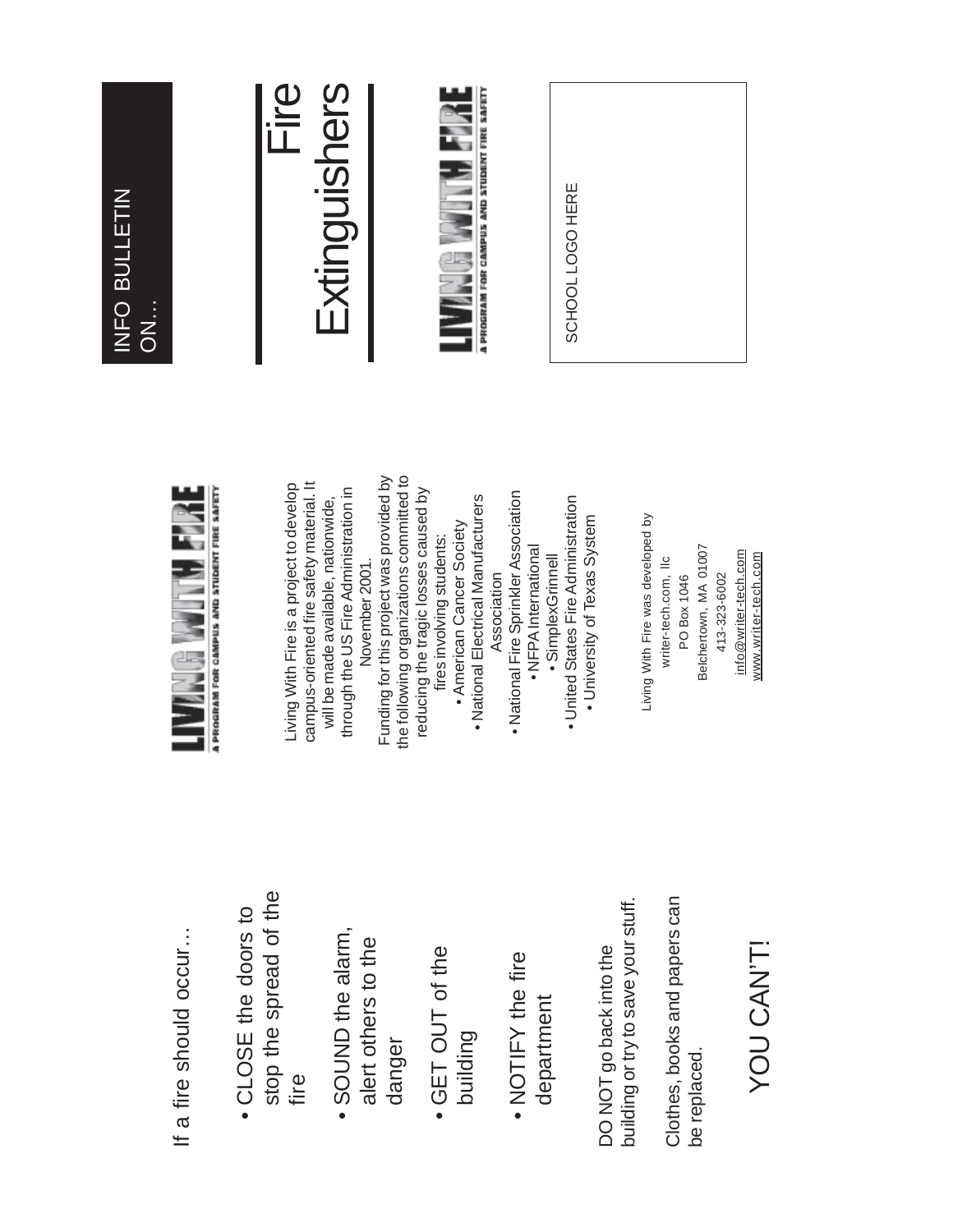|                                     | Once it is out                                                                                                                                                                                                          |
|-------------------------------------|-------------------------------------------------------------------------------------------------------------------------------------------------------------------------------------------------------------------------|
| teps that                           | Just because you have extinguished the                                                                                                                                                                                  |
| he is out                           | fire, don't turn your back on it! Back away<br>that it does not reignite. If the fire was in<br>from the fire, watching it to make sure                                                                                 |
| , must                              | a pan of grease, for example, the grease<br>may be hot enough to reignite.                                                                                                                                              |
| nough to<br>sher?                   | misused or abused. If an extinguisher is<br>Fire extinguishers should never be                                                                                                                                          |
| re the fire<br>escape<br>fire if it | become a wall ornament-not a life saving<br>not ready to fight the fire because it has<br>been discharged, then it has simply<br>lloot                                                                                  |
| matched                             | Maintaining Extinguishers                                                                                                                                                                                               |
| harged?                             | One of the most important things about a<br>fire extinguisher is to make sure there is                                                                                                                                  |
|                                     | often indicated by a small gauge near the<br>handle. Usually, an arrow will either point<br>enough pressure in it to operate. This is<br>to a green area (enough pressure) or a<br>red area (not enough pressure in the |
| <b>OJ MC</b>                        | extinguisher).                                                                                                                                                                                                          |
| decide to<br>fore you<br>which      | Everyone is responsible for making sure<br>the extinguishers are in working order.<br>glance at the pressure gauge to make<br>Each time you pass one by you can                                                         |
| $\overline{0}$                      | sure that it is ready to fight a fire                                                                                                                                                                                   |
| t the base                          | certified technician. At a minimum, they<br>extinguishers must be checked by a<br>You should check with your local<br>ordinances as to how often fire                                                                   |
| ne agent.<br>juisher                | should be checked once a year.<br>Updated 10/22/01                                                                                                                                                                      |
| ve slowly                           |                                                                                                                                                                                                                         |
| tinguisher<br>of the                |                                                                                                                                                                                                                         |
|                                     | <b>THE MANUFACTURE OF STREET</b>                                                                                                                                                                                        |

# Sefore fighting the fire... *Before fighting the fire…*

*Fire Extinguisher Information*

Fire Extinguisher Information

*Bulletin*

**How do fire extinguishers work?**

How do fire extinguishers work?

*Fight or flight*

*…*The most important

Fight or flight...The most important

decision to make is whether to fight the fire or escape. This is a critically important decision, and may literally mean the difference between life and

decision to make is whether to fight

the fire or escape. This is a critically

death.

mean the difference between life and

important decision, and may literally

First, before fighting any fire, you should know how to use the fire extinguisher BEFORE you facing the fire. This is not a time for "on the job"

should know how to use the fire

First, before fighting any fire, you

extinguisher BEFORE you facing the

fire. This is not a time for "on the job"

training.

You should also size up the fire and determine if it is small enough to be put out with a fire extinguisher. This is something that you can only learn through experience…and that experience comes with fire extinguisher training.

You should also size up the fire and

determine if it is small enough to be put

out with a fire extinguisher. This is something that you can only learn

There are a series of specific steps that There are a series of specific st you should always follow. you should always follow.

- First, make sure that everyone is out · First, make sure that everyo of danger.
	- Either you, or someone else, must Either you, or someone else,
- Size up the fire…is it small enough to Size up the fire... is it small er notify the fire department. notify the fire department.
	- You can back away from the fire if it be handled by a fire extinguisher? be handled by a fire extinguis • You can back away from the
- gets out of control…make sure the fire is not between you and your escape gets out of control...make su is not between you and your route!
- extinguisher for the job? Is it matched • Is your extinguisher the right • Is your extinguisher the right extinguisher for the job? Is it to the type of fire?
	- Is the fire extinguisher fully charged? You can tell by looking at the Is the fire extinguisher fully ch You can tell by looking at the to the type of fire?
- Do you know how to use the • Do you know how to use the pressure gauge. pressure gauge. extinguisher? extinguisher?

# *Fighting the fire …*Fighting the fire...

**What type of fire is it?**…It is important that you be able to determine what is on fire so that you can use the proper type of fire extinguisher to put it out. There are

What type of fire is it?...It is important

that you be able to determine what is on

through experience...and that experience

comes with fire extinguisher training.

three classes of fuel • Class A • Class B • Class C

 $\bullet$  Class B • Class C

 $\bullet$  Class A

three classes of fuel

of fire extinguisher to put it out. There are

fire so that you can use the proper type

attempt to fight the fire. If you decide to operate the fire extinguisher before you try, remember the word PASS, which It is important that you know how to It is important that you know ho operate the fire extinguisher be attempt to fight the fire. If you d try, remember the word PASS, stands for: stands for:

- **P**  Pull the pin that unlocks the  $P - P$ ull the pin that unlocks the operating handle operating handle
- **A**  aim the extinguisher low at the base  $A$  – aim the extinguisher low at of the fire. of the fire.

Pressurized water fire extinguishers are

Pressurized water fire extinguishers are

for Class A fuels only, such as

for Class A fuels only, such as

wastebaskets, small pieces of furniture,

wastebaskets, small pieces of furniture,

 A dry chemical fire extinguisher can be used on all three types if it is rated as an

A dry chemical fire extinguisher can be

used on all three types if it is rated as an

etc.

- extinguisher to discharge the agent. extinguisher to discharge th Squeeze the lever on the **S** – Squeeze the lever on the  $\frac{1}{2}$
- continuing to sweep the extinguisher hose from side to side. Move slowly **S** – Sweep the nozzle or extinguisher back and forth at the base of the and carefully toward the fire, Sweep the nozzle or exting hose from side to side. Mo and carefully toward the fire continuing to sweep the ext back and forth at the base flames. $\frac{1}{2}$

commonly used on flammable liquids and commonly used on flammable liquids and Carbon dioxide fire extinguishers are Carbon dioxide fire extinguishers are ABC fire extinguisher. ABC fire extinguisher. electrical fires electrical fires.

A PROGRAM FOR CAMPUS AND STUDENT FIRE SAFETY